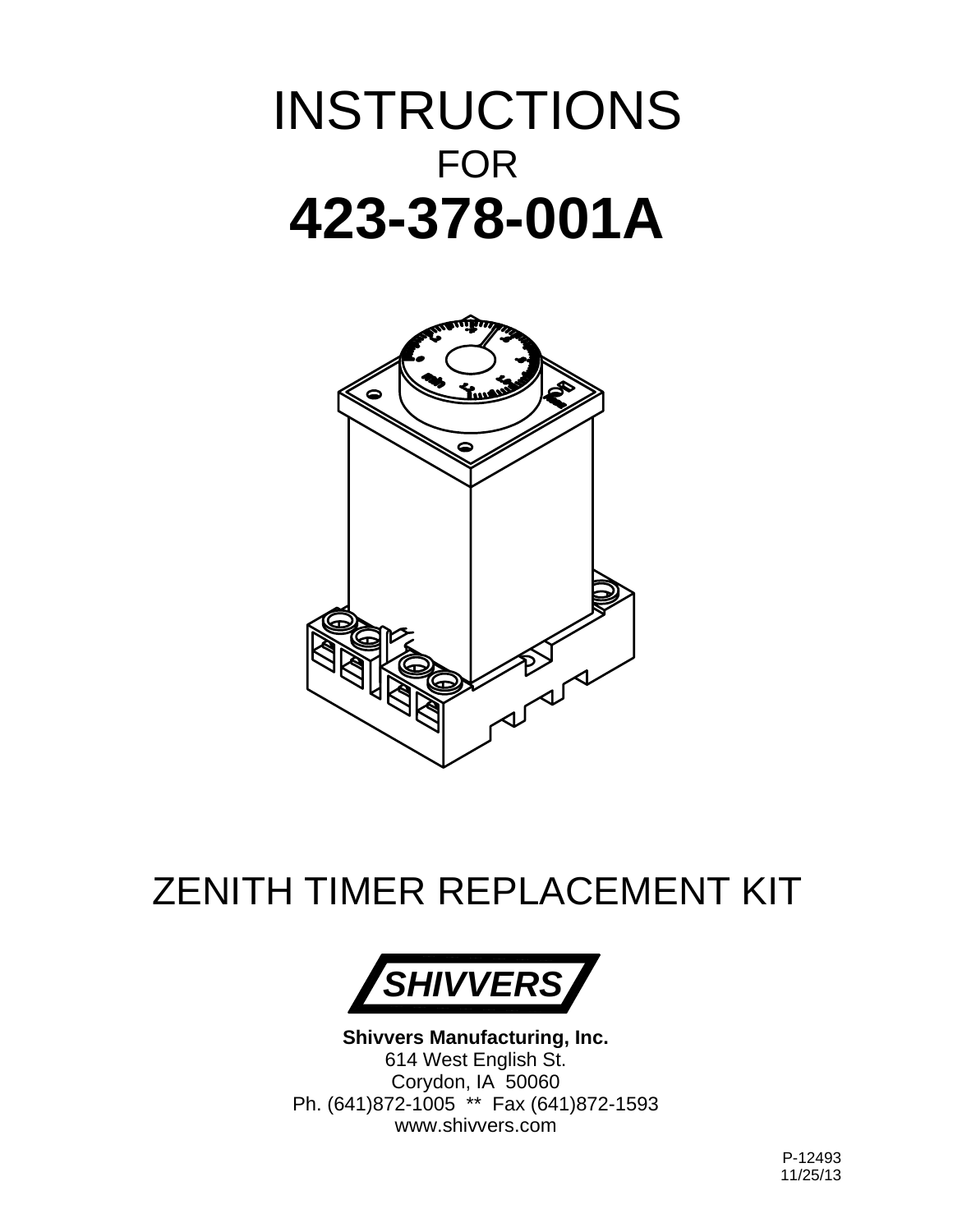#### **Introduction**

A motor driven timer (E-5032-01) was first incorporated into Shivvers' control panels starting in 1974. It is commonly referred to as a "Zenith" timer. The first panels also had a relay (E-5033-01) attached to the top of the timer. These panels were built until approximately 1977. The same procedure applies for replacing the timer in a "74-77" panel as it does in a more recent panel, except it will be required to mount the relay (E-5033-01) somewhere in the panel (or keep the relay where it is and mount the new timer in a different location).

From 1978 until about 2005 the timer was used in Deluxe Circutrol Panels. This would be the most common place to find the old motor driven timer, and replacement is pretty straight forward, as it didn't incorporate a separate relay.

The timer may also be found in the 296 series Small Circutrols and various add-on kits, but these are not very common.

The "Zenith" timer became unavailable in the fall of 2008. It was replaced by this kit (423-378-001A). Contact the factory if assistance is needed wiring in the new timer.

In November of 2013 the OMRON H2C motor timers became obsolete. They were replaced with the OMRON H3CR-A8 solid state timer. The replacement timer has the same Shivvers part number and will interchange with the OMRON motor driven timer without any problems.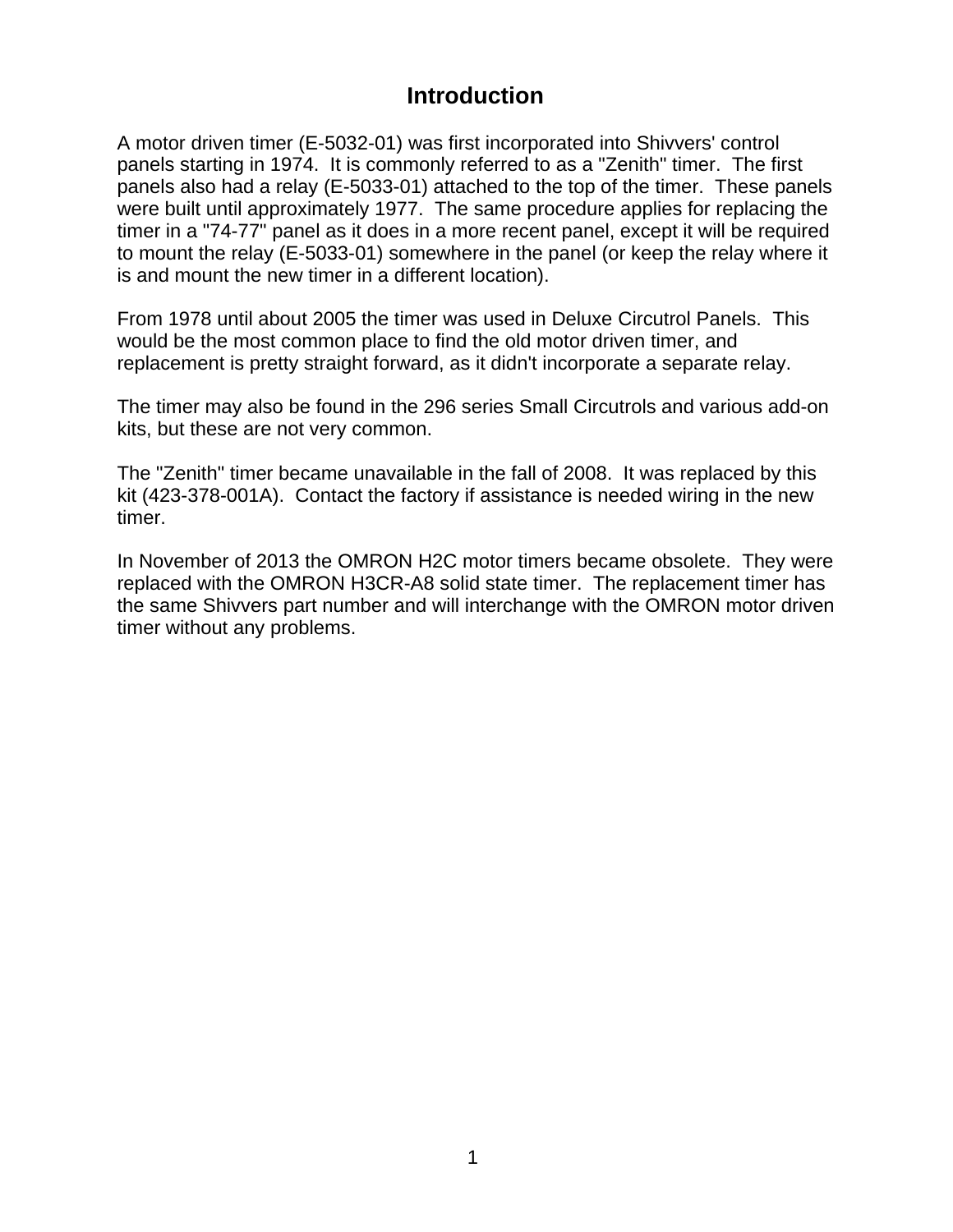

Unscrew the old motor driven timer and let it hang, or label the wires and disconnect them to completely remove the timer. Drill two 0.140" diameter (9/64") holes and mount the new timer socket as shown. The screws are self tapping.

![](_page_2_Figure_2.jpeg)

Remove the wires that went to the microswitch of the old timer. Wires from one terminal of the old microswitch go to terminal #8 on the new socket. Wires from the other terminal of the old microswitch go to terminal #5 on the new socket.

The two wires that go to the motor of the old timer go to terminals 7 and 2 of the new socket.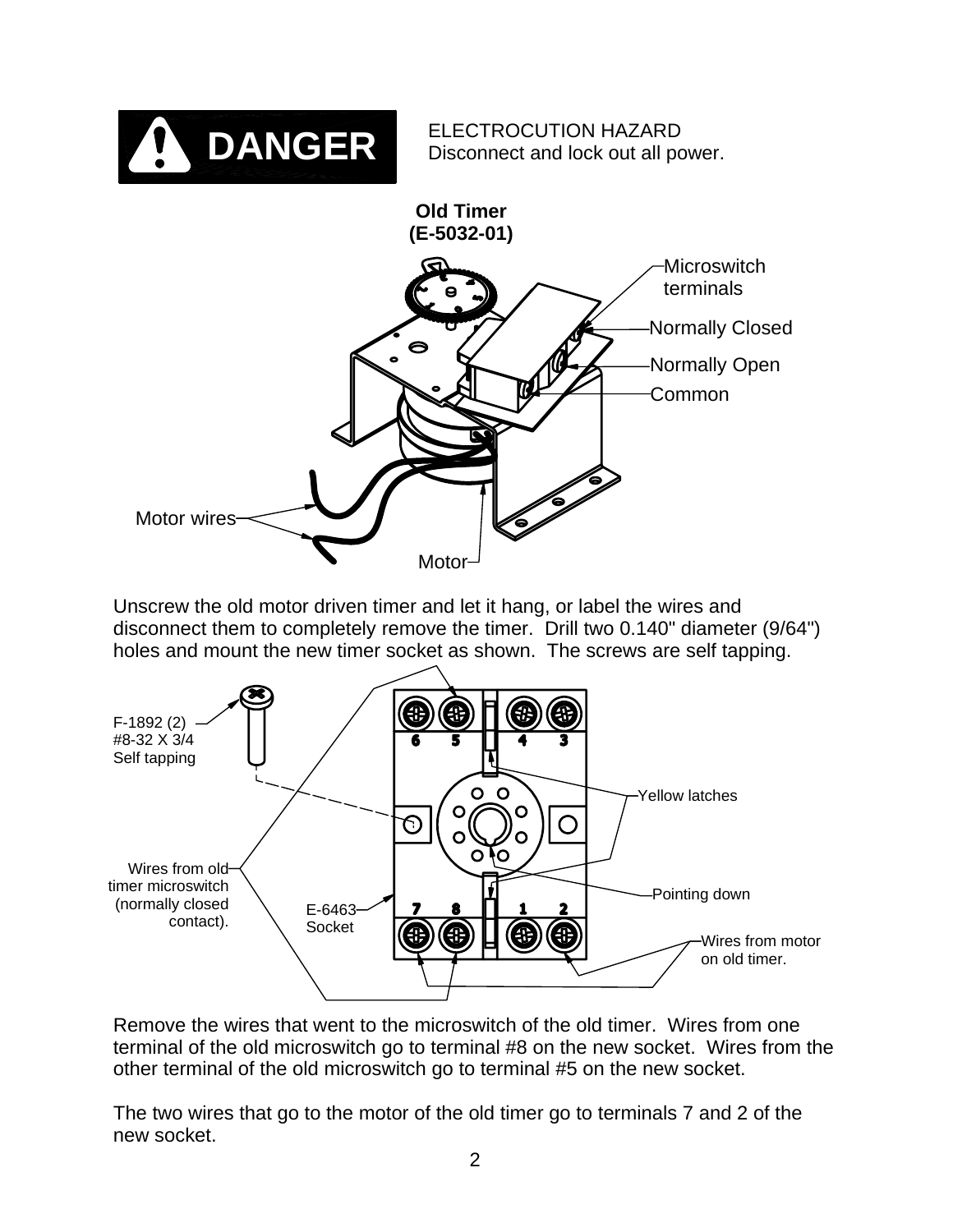## **Set-Up**

The selectors are changed by turning them with a small screwdriver. First turn power OFF to the timer. Normally, the timer is set as shown below.

![](_page_3_Figure_2.jpeg)

The timer configured as shown will give a delay period of 0 to 1.2 minutes (or 0 to 72 seconds) at full scale. With the pointer as shown the delay period will be 0.5 minutes (30 seconds).

This timer will not show the elapsed time delay as it is timing down, but the green Power Indicator will flash. It will flash about every second at first, then rapidly flash just before the end of delay period. At the end of the delay period, the orange Output Indicator will light, and the green Power Indicator will also be on.

| <b>Available Time Scales:</b> | <b>Available Time Units:</b> | <b>Available Modes:</b>                 |
|-------------------------------|------------------------------|-----------------------------------------|
| $0 - 1.2$                     | sec                          | A : ON - Delay                          |
| $0 - 3$                       | 10 <sub>s</sub>              | <b>B<sub>2</sub></b> : Flicker ON Start |
| $0 - 12$                      | min                          | $E:$ Interval                           |
| $0 - 30$                      | 10 <sub>m</sub>              | J: One Shot                             |
|                               | hrs                          | <b>B: Flicker OFF Start</b>             |
|                               | 10h                          |                                         |